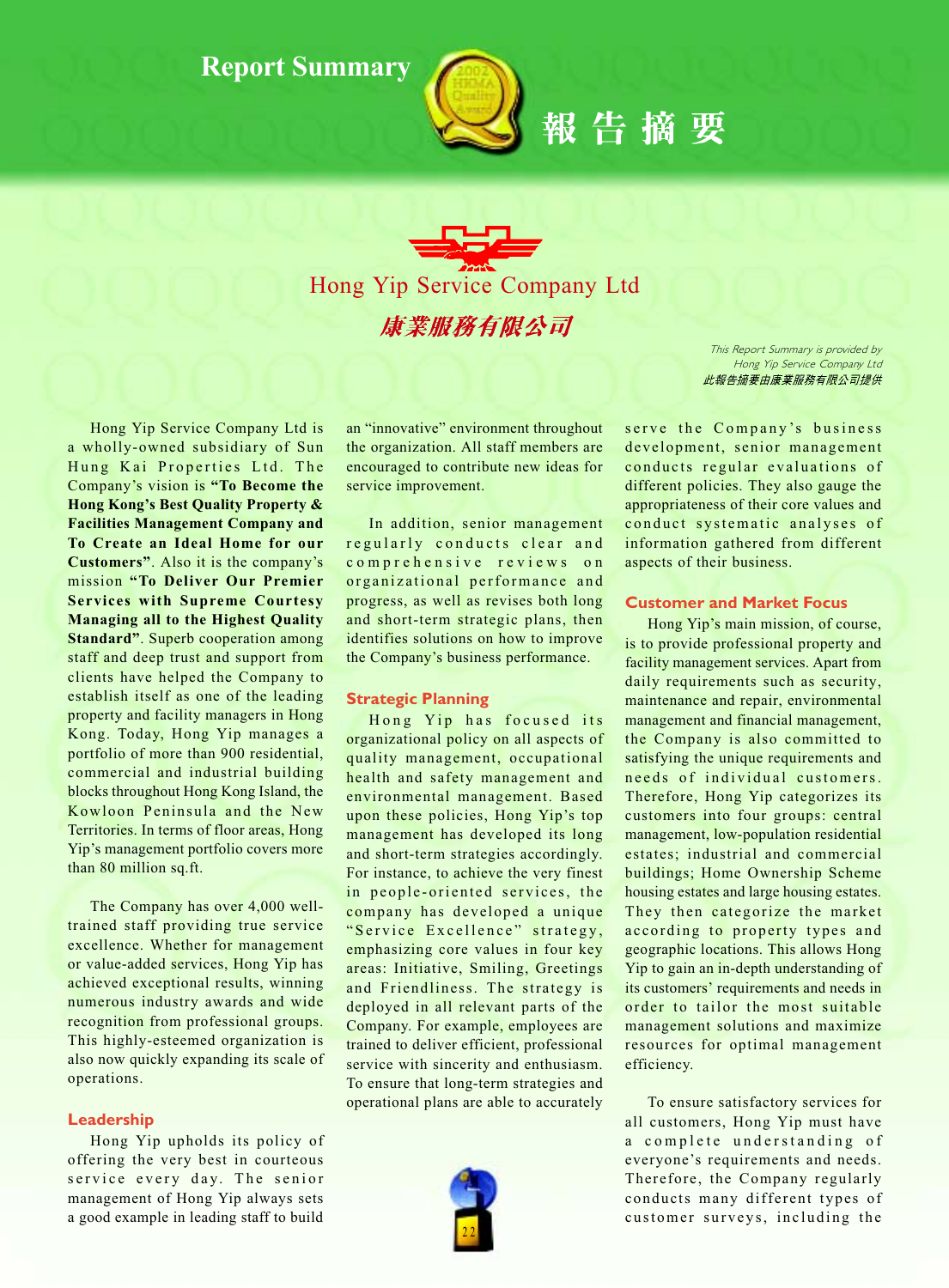

報告摘要

# "Management Service Questionnaire Survey" as well as home visits to better focus on customers' needs and level of satisfaction. Moreover, the Company also provides different communication channels to customers so that they can give their comments and opinions, as well as access timely information through means such as the "Intellinet Management System", Superhome.net service platform, web sites, customer hotlines and meetings with owners, etc.

## **Information and Analysis**

Hong Yip has an effective, integrated organization performance information management mechanism. Using this mechanism, the Company can ensure that different staff members in different posts are able to access relevant performance information in order to evaluate and improve the operational performance of the organization. The mechanism comprises four major parts: the organizational performance measurement mechanism, organizational performance analysis and reporting mechanism, organizational strategic planning and management mechanism and information communication mechanism.

With it, Hong Yip is able to measure and collect organizational information on key aspects of its business like:  $(1)$  daily operations  $(2)$ customer and market performance (3) financial performance (4) contractor performance and (5) organizational efficiency performance. In addition, the mechanism also covers a series of performance measurement indicators so that management can analyse performance results of different aspects of the organization, and thus formulate improvement solutions and strategies. These solutions and strategies can then be communicated to all staff members at all levels within the organization to ensure that they understand the performance requirements and measurement mechanism.

# **Human Resource Focus**

High-quality management service cannot be achieved without highquality human resources. Hong Yip achieves outstanding performance and is the industry leader in human resources training, development and allocation. Every new employee whose job is associated with security or property management must undergo a "Security and Property Management" Training Course", then pass an examination and obtain a valid licence before he or she can report for duty. Hong Yip also encourages staff members to undergo continuous training to enhance the depth of their knowledge and level of professionalism. This gives them more confidence when coping with any type of emergency. Moreover, in order to meet qualifications for bidding on management contracts from the Housing Department, all Hong Yip property



managers are required to get professional qualifications, including M.H.K.I.H. and M.C.I.H certification.

Hong Yip is active in training and developing staff members' potential. The company also uses different types of incentive programmes to encourage staff members to achieve outstanding performance in customer service excellence. In 2000, Hong Yip obtained OHSAS 18001 certifications, reflecting the Company's commitment to improving the work environment for its staff. In addition, it is also concerned about staff benefits and job satisfaction. Different channels, like questionnaires, staff meetings and recreational activities have been set up to collect staff members' opinions and gain relevant information to improve conditions for all staff.

## **Process Management**

To ensure that the CompanyOs operations comply with all requirements, Hong Yip has developed an international management system. As evidence of its commitment to environmental protection, in December 2001 Hong Yip received ISO 14001 Certification. Before that, in December 2000, the Company upgraded its quality system to ISO 9001 (year 2000 version) for all the properties it manages. This was also the first of its kind in Hong Kong. At the same time, Hong Yip was also awarded the OHSAS 18001 certificate for its achievements in occupational health and safety management systems in the major properties it manages. In order to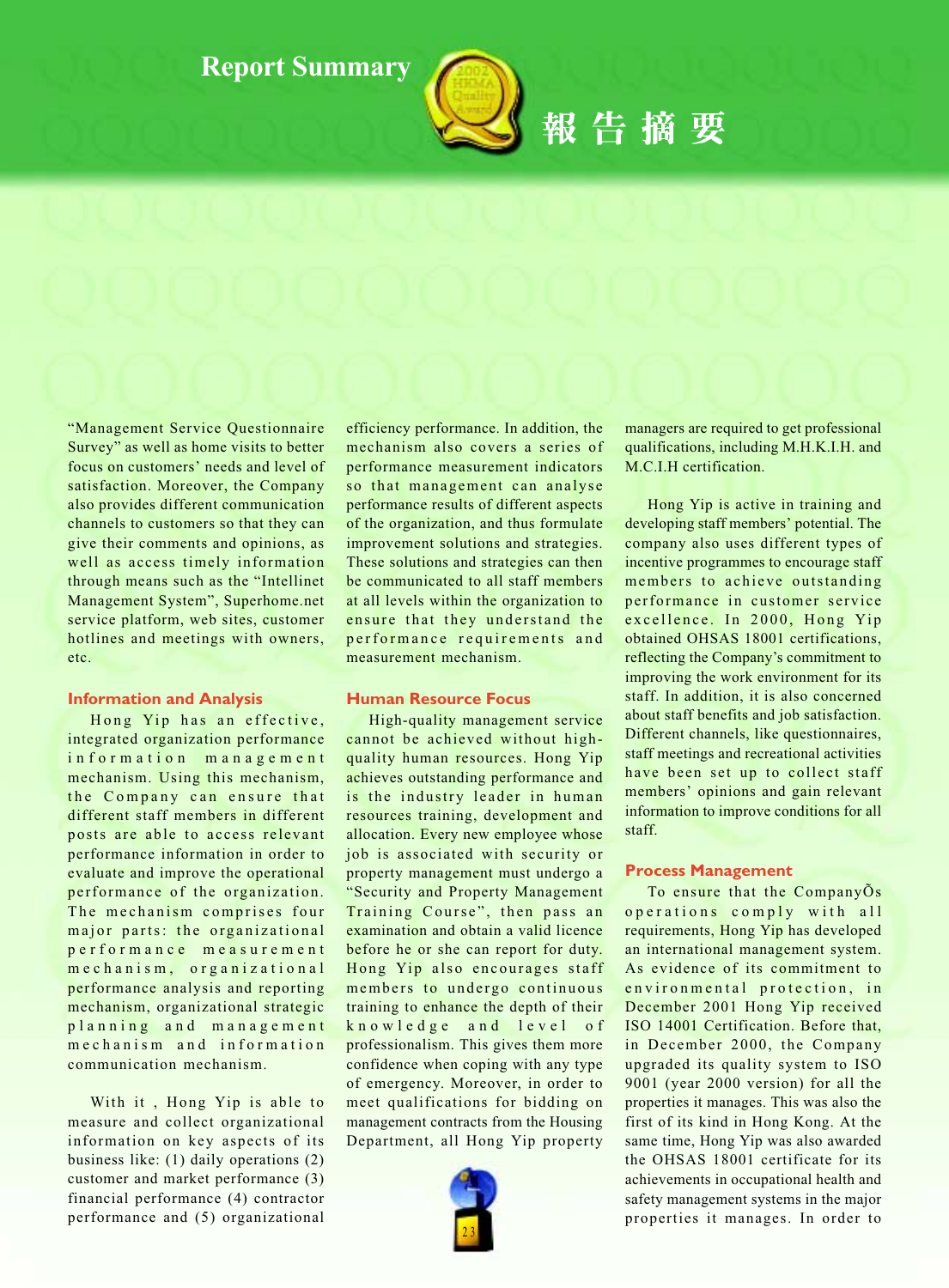

報告摘要

enhance service excellence further and meet its business goals and strategies, the Company conducts regular evaluations of every process and its appropriateness.

Taking advantage of its strict outsourcing system and efficient resources allocation, Hong Yip has also been a leader in successfully controlling costs and achieving the benefits of economies of scale. The key factor in this success has been the establishment an excellent cooperative relationship with the Company's contractors. The result has been that Hong Yip is able to monitor effectively contractors' performance and carry out close communication with them. This has led to working together to formulate

improvement solutions for enhanced service quality and improved competitiveness for both parties.

## **Business Results**

To enhance competitiveness, Hong Yip has adopted a policy of strengthening its internal advantages and external development through the principles of "service excellence". This is coupled with the Company's excellent process management and a solid commitment to enhance customer satisfaction. Therefore, Hong Yip has achieved excellent results and outperforms its competitors in various dimensions, and has earned wide-spread recognition from within the industry and from the public at large. Among these

outstanding results has been winning the title of "Best Property Management Agent" by the Hong Kong Housing Authority for eight consecutive years. In 2000 and 2001, Hong Yip was also named "Most Environmental Friendly Property Management Agent" by the Hong Kong Housing Authority for its exemplary performance in waste recycling. In addition, Hong Yip also actively practices good citizenship through its participation in many major charity activities and other goodwill contributions to society.

康業服務有限公司為「新鴻基地產發 展有限公司」的全資附屬機構,是香港 最具規模的物業及設施管理公司之一。 康業的理念是要「成為全港最優質物業 及設施管理公司,為顧客締造美滿之 家」,其使命是「服務至上、禮貌第一、 優質管理、力臻完美」,為業戶提供專 業的物業及設施管理服務。康業所轄管 業務遍及港島、九龍、新界及離島。現 時,康業管理的物業超過九百座,包括 住宅、工商業樓宇、商場及停車場,樓 面面積合共超過八千萬平方呎。

康業擁有一支接近四千人的專業管理 隊伍,他們不單訓練有素、服務優良, 而且配備專業知識及多年樓宇管理經 驗,不論在管理或其他增值服務方面, 均屢獲專業團體的嘉許,成績超卓。

#### 領導才能

康業一向以「服務至上、禮貌第一、 優質管理、力臻完美」為服務方針,並 不斷提昇服務素質,為業戶提供優質的 生活環境。康業的高層領導制訂各部門 **的工作方針及核心價值觀,並且會定期** 評估這些方針及價值觀的適用性,此外 <mark>亦會有系統地分析各方面的資料,以確</mark> 保所訂定的長遠策略及工作計劃,能夠 配合機構的業務發展方向。康業的高層 領導亦以身作則,於機構內營造「創 意」環境,鼓勵員工提出創新意見以改 善服務。此外,高層領導會定期檢討機 構的整體績效、長遠及短期策略性計劃 的進度及成效, 找出改善機構績效表現 的方案。



#### 策略性計劃

康業分別在品質管理、職業安全健康 管理及環境管理三方面訂立了工作方 針, 高層領導根據機構的業務方向及管 理方針,制訂未來三至五年的長遠策略 及目標。例如,制訂「卓越服務」策略, 以達致「內固」的業務方向,並以「主 動、微笑、問好、親切」作為「卓越服 務」的核心價值觀及訂立相關的目標; 强調市場推廣策略,積極拓展外管物 業,以回應「外拓」的業務方針。就機構 的長遠目標, 高層領導訂出年度工作計 劃大綱,並編制「年度工作計劃」,落實 機構的短期策略及目標。再由個別部門 制訂「部門工作計劃」及年度部門工作目 標,及訂出個別項目的活動及工作時間 表,以便高層領導有效進行監察,並 且,檢討計劃的實踐情況及進度,適當